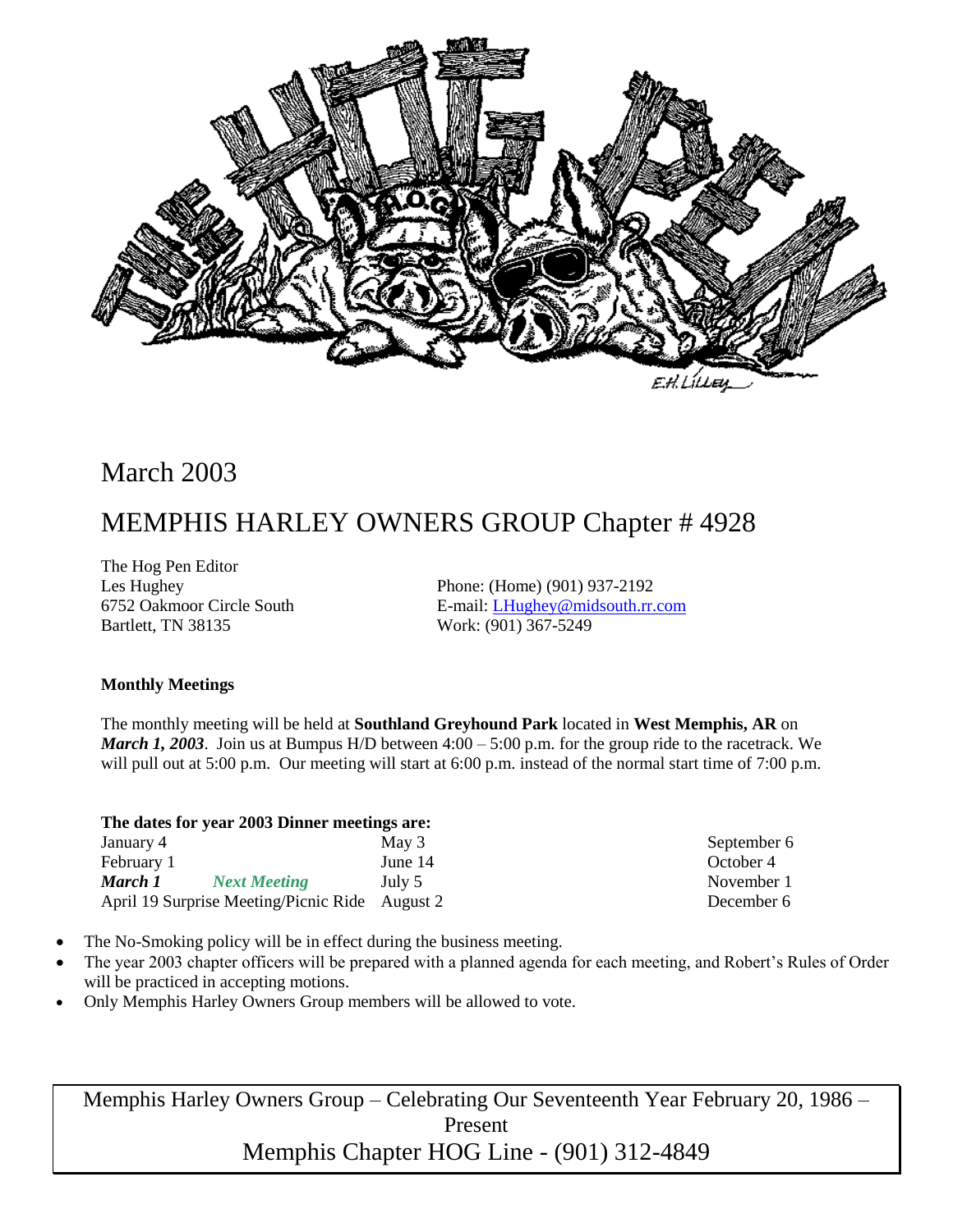### **2003 Chapter Officers**

| Director                         | J.T. Norris            | 901-761-8041               | jtn11@aol.com                          |
|----------------------------------|------------------------|----------------------------|----------------------------------------|
| <b>Assistant Director</b>        | Walter Hughey Jr.      | 901-377-9544               | bugsrme@aol.com                        |
| Treasurer/Hog Line               | Al Nelson              | 901-382-7707               | acnelson@mail.com                      |
| Secretary                        | Lee Nelson             | 901-382-7707               | acnelson@mail.com                      |
| <b>Activities Officer</b>        | Jerry Rice             | 901-386-2100               | grice@cremeriusrice.com                |
| Safety Officer                   | <b>Larry Allen</b>     | 901-754-1038               | lallen@sunrock.com                     |
| Road Captain                     | <b>Buddy Smith</b>     | 901-870-1942               | wescopi4u@aol.com                      |
| Road Captain                     | <b>Ed Lowe</b>         | 901-353-0874               | Flhp1@aol.com                          |
| Road Captain                     | Jerry Hayes            | 662-895-9277               | CarDoctor@aol.com                      |
| Road Captain                     | Doug Adams             | 901-758-3233               | datunaboat@aol.com                     |
| Road Captain                     | Steve Elder            | 901-332-2250               | selder4556@aol.com                     |
| Road Captain                     | Ron Hagen              | 901-458-9601               | ronaldhagen@yahoo.com                  |
| Road Captains                    | Les Hughey $-$         | Jerry Rice – Walter Hughey | - Larry Allen - Ronnie Cobb            |
| Ladies of Harley                 | <b>Rose Styers</b>     | 901-387-4644               | rstyers@transactiongraphics.com        |
| Legal Assistant                  | Pam Cobb               | 901-876-5454               | prcobb@aol.com                         |
| Editor                           | Les Hughey             | 901-937-2192               | lhughey@midsouth.rr.com                |
| ACADEM<br><b>Sponsor Liaison</b> | Keith Gilooly          | 901-372-1121               | keith.gilooly@bumpusharleydavidson.com |
| Historian                        | J. Carolyn Rice        | 901-386-2100               | jcarolynrice@prodigy.net               |
| Good Samaritan                   | Rose Styers            | 901-387-4644               | rstyers@transactiongraphics.com        |
| Chaplain                         | <b>Albert Campbell</b> | 901-377-7592               | harleyajc@aol.com                      |
| Photographer                     | Rod Beadle             | 901-388-0672               | rbeadle@bellsouth.net                  |
| Photographer                     | Lynn Hull              | 901-224-8030               | av8tor@midsouth.rr.com                 |
| Web Master                       | Joey Fili              | 901-753-9855               | jffili@aol.com                         |
| Membership                       | Ron Hagen              | 901-458-9601               | ronaldhagen@yahoo.com                  |
| Membership                       | Ronnie Williams        | 901-767-6531               | rwilli27@midsouth.rr.com               |

| 2003 Memphis H.O.G. Trailer List |                  |                   |  |  |  |
|----------------------------------|------------------|-------------------|--|--|--|
| Allen, Larry                     | Cordova          | 901-754-1038      |  |  |  |
| Barnett, Dwain                   | <b>Bartlett</b>  | 901-372-0852      |  |  |  |
| Benson, Bart                     | <b>Bartlett</b>  | 901-753-6477 Home |  |  |  |
|                                  |                  | 901-301-0138 Cell |  |  |  |
| Breeden, Gerald                  | Collierville     | 901-854-6716      |  |  |  |
| Davis, Keith                     | Rossville        | 901-861-0211 Home |  |  |  |
|                                  |                  | 901-533-0845      |  |  |  |
| Davis, Steven M                  | Red Banks        | 662-252-2891      |  |  |  |
| Fili, Joey                       | Memphis          | 901-458-9601      |  |  |  |
| Harris, David                    | <b>Red Banks</b> | 731-376-0049      |  |  |  |
| Hayes, Jerry                     | Olive Branch     | 662-895-9277      |  |  |  |
| Hudson, Dale                     | Germantown       | 901-292-3470      |  |  |  |
| Hull, Lynn                       | Cordova          | 901-757-5858      |  |  |  |
| Jackson, DeWayne                 | Memphis          | 901-299-4705      |  |  |  |
| Johnson, Paul                    | Cordova          | 901-755-9251      |  |  |  |
| Leathers, Allen                  | Eads             | 901-867-0719      |  |  |  |
| Long, Paul                       | Atoka            | 901-835-4148      |  |  |  |
| McDermott, Larry                 | Hernando MS      | 662-429-6803      |  |  |  |
| Mooney, Joe                      | Memphis          | 901-382-6407      |  |  |  |
| Newton, Daniel                   | W. Memphis       | 901-484-1865      |  |  |  |
| Pierce, John                     | Germantown       | 901-409-7170      |  |  |  |
| Todd, Ray                        | Arlington        | 901-867-0097      |  |  |  |
| Ward, Bob                        | <b>Brighton</b>  | 901-475-0334      |  |  |  |
| Watts, Kevin                     | <b>Marion AR</b> | 870-735-0800      |  |  |  |
| Williams, John                   | W Memphis        | 870-732-1665      |  |  |  |
| Williams, Sami                   | Eads             | 901-465-4644      |  |  |  |
|                                  |                  |                   |  |  |  |

#### **10 Yr. Members**

Bobbie Williams 3/1993



#### *New Members!*

Bruce & Mary Denton - Annette Durand - Dan Fain Dennis Hatchett - Mac Hill - Terry Howard - Eric Labermeier Bill McDermott - Lisa McNeece - Ken Meredith - Amy Moyer Donna Norris - Mitch & Denise Omar - Bridget Reese Vernon & Sherry Rickards - Morris Robertson - Harry Tickle Randy & Charlene Wagley E 11 E II

#### *HAPPY BIRTHDAY!*

David Palmer - 3/01 Mary Hammer - 3/02 Phil Smythe - 3/03 Greg Witzel - 3/03 Bobby Stafford – 3/04 Jesse Applegate - 3/05 Danny Doyle - 3/05 John Hoffmeister - 3/05 Jerry Rose - 3/05 Tom F. Curry - 3/06 Richard Franke - 3/08 Ronnie Cobb - 3/09 Pauline Rector - 3/11 Jim Reeves - 3/11 Morris Robertson - 3/12 Colin Few - 3/13 Sami Williams - 3/13 Walter Hughey - 3/14 Annette Durand - 3/15 Wesley Tugwell - 3/15 James Hines - 3/18 Bob Baxter - 3/19 Cathy Robertson - 3/19 Danny Wooten - 3/19 Robert Morris - 3/23 Phil Cook - 3/25 David Tucker - 3/26 Jerry Haralson - 3/27 Angie Alexander - 3/28 Robert Neal - 3/29 Mike Inman - 3/30 David Morris - 3/30 Randy Herrington - 3/31 Denise Perkins - 3/31 Birthday!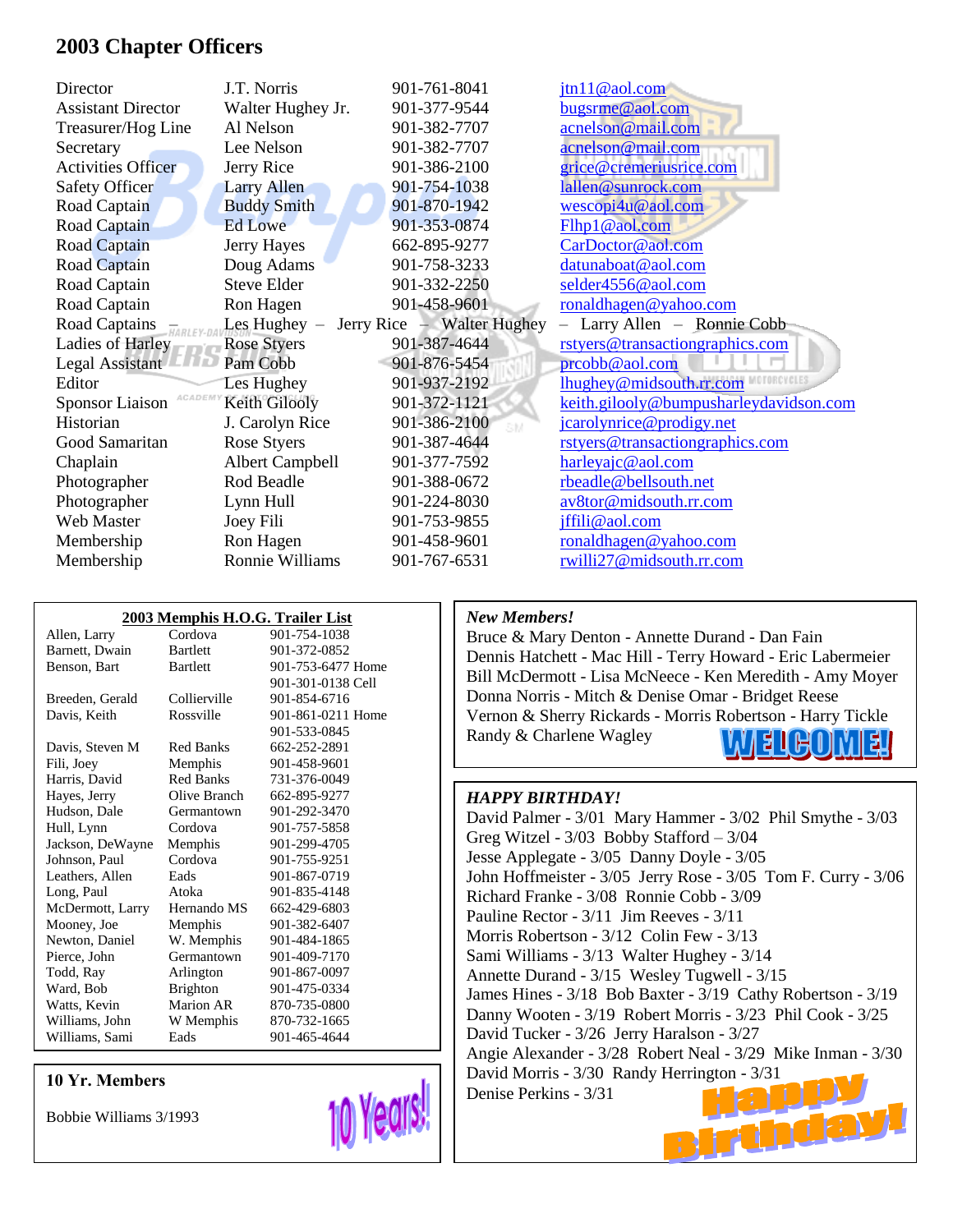## **Message from the Director:**

Hello Memphis H.O.G.,

Let me begin by saying "THANK YOU" to all of you that have complimented the Officer T.E.A.M. for the job(s) they are doing for you so far this year. Let me also say, "U AIN'T SEEN NUTHIN' YET!!!" We have such an AWESOME year planned for all of you! BUT … The only way for you to have an awesome year is for you to participate!!! ©

Please remember to go out & find door prizes for the L.O.H. Chili Cook Off and Men's Bake Off. It's so easy to get one. Just tell them who the charity is (DREAM FACTORY) and they step right up! Rose will need a lot of help for this event and I know that our great group will be there for her and the entire L.O.H. membership.

Also, remember to get your work information into Ron Hagen. Send your information via e-mail to [ronaldhagen@yahoo.com.](mailto:ronaldhagen@yahoo.com) He is compiling the data so we can produce a list of what our members do professionally so we may trade with each other and stay out of the yellow pages. Let's support each other. This is not for solicitation purposes and any violations will be handled ASAP.

Please keep in mind that you have several ways to keep up to date with "YOUR " group:

- The H.O.G. PEN
- The H.O.G. LINE 901.312.4849
- Email Blasts
- Your web site: [www.memphishog.com](http://www.memphishog.com/)

2003 will be a very exciting year for the Memphis Harley Owner's Group. There are so many things planned for you to enjoy. The greatest thing that you have going as a member of Memphis H.O.G. this year is that you have such a great T.E.A.M. of officers to serve you. Please remember that they are all "VOLUNTEERS." I had a great comment made to me after the officer's meeting on February 3 by a fellow officer. They said. *" J.T., the reason I know that Memphis H.O.G. will have a great year this year is that the officer team works in such a positive, caring and progressive way to achieve fun for the entire group."* I completely and totally concur. We are working together to bring you the best we can give you for the best year, the most fun year and the safest year Memphis H.O.G. has ever seen!

PLEASE don't sit on the sidelines this year. Join in the fun!

*Thank you again for the faith and trust you have put in me to be your Director for 2003. I promise to give you my best* 

#### *to make sure that 2003 will be the greatest year ever for Memphis H.O.G.!!!*

See you at Bumpus H/D on March  $1<sup>st</sup>$  at 4:00 p.m. for the ride to Southland Greyhound Park for the March Chapter meeting!

Ride and love it,

*- J.T.* 

#### **"E-Mail Surprise Contest" Check your e-mail on Feb. 28, 2003 to see how to win!**

### **Message from L.O.H.**

The February 16<sup>th</sup> Ladies of Harley meeting will be at Rose's house. The address is 5035 Trent Cove Arlington 38002, in Rockyford subdivision off of Old Brownsville Road (It's really Bartlett but we have an Arlington zip). Check the Internet for directions or call me at 387-4644. It is a short distance form Bumpus HD. All registered Ladies of the Memphis HOG chapter are invited to be a part of the LOH. There are no extra dues. Come join us and get to know other LOH/HOG members. A drawing is held each month at the LOH meeting for a \$25.00 gift certificate to Bumpus HD.

February's meeting should be a lot of fun. While discussing the Chili Cook Off, planning future rides and events we will sample a variety of chocolate foods. For those of us that didn't see the video from the Ladies of Harley ride into Fox 13 to promote last years Chili Cook Off, we will play the video at the LOH meeting. We are planning another ride in to Fox 13 on Friday, March 28<sup>th.</sup>

The March LOH meeting will be a lunch ride to Hobo's Bar-B-Q in Munford TN. We will gather at Bumpus HD at 12:45 and leave no later than 1:15. The date is Sunday March  $16<sup>th</sup>$ .

The Chili Cook Off is March 29, 2003 from 10:00 until 3:00. Mark your calendars for a great day of fun and entertainment. We are planning a Bike Ride, drawings and many door prizes. This event hosted by the LOH benefits the Dream Factory. The cost to enter a pot of Chili or a baked good is \$5.00 per entry. Prizes will be awarded for 1<sup>st</sup>, 2<sup>nd</sup> & 3<sup>rd</sup> place winners in each category. If you would like to volunteer your time or donate a door prize you may contact me at 387-4644. Come out early and help set up. You'll have a fun time working with other HOG members! Set up begins at 8:00am on March 29<sup>th</sup>.

Ride safe!

*- Rose*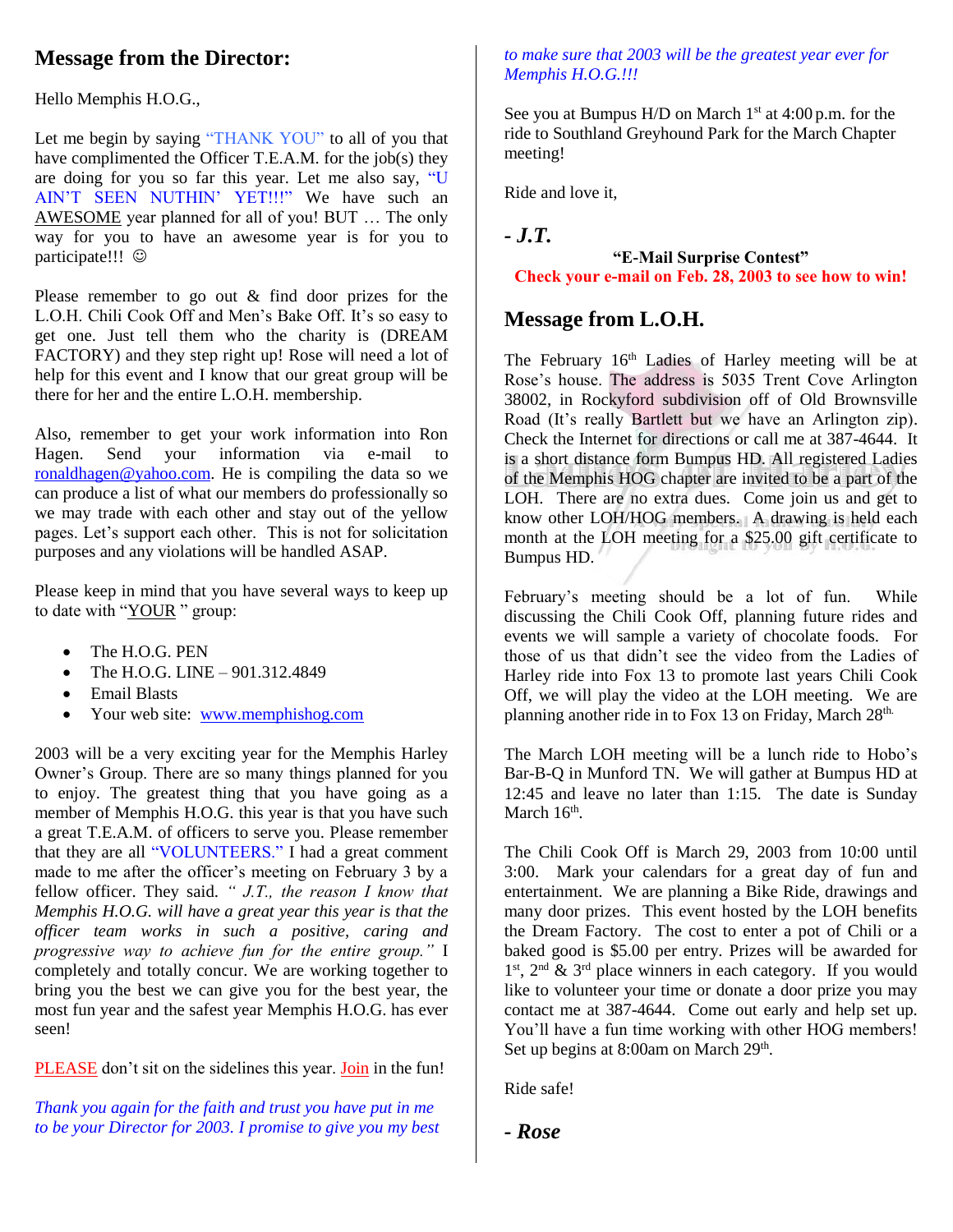## **Message from the Chaplain:**

Fellow H.O.G. members, it was brought up at our last meeting that we needed to do a better job of sending cards and flowers to members who are sick, injured, or have lost a loved one. It is of great concern to both Rose and me to handle these matters but we must be informed by phone or e-mail. *PLEASE* let us know and we apologize for anyone we might have missed.

Please continue to pray for Mike and Tina Logan along with those who are ministering to them in this great time of need.

Thanks to all of our new officers for all the hard work for our group.

Time is flying by and it is almost time for the Tennessee State Rally. I hope everyone will support the entire rally committee; the rally will be here before you know it. Remember to have fun and enjoy the rally.

Safety Blessings to all,

*- Albert*

### **Message from Activities Officer:**

As I compose this article there is snow on the ground and the temperature is hovering near the freezing mark. But, I know spring and warmer weather is just around the corner. So get those scooters ready for action, 'cause the fun will be coming fast.

We did have a brief respite from the cold weather on February  $2<sup>nd</sup>$  and about  $45$  riders and several passengers rode to Holly Springs and then feasted on catfish at the Crossroads Catfish Shack in Red Banks, Mississippi. As the weather improves, we'll have a lot more opportunities for these types of fun rides.

Remember to make your room reservations for our Natchez Trace overnighter in May. We will stay at the Isle of Capri Casino and Hotel in Natchez, Mississippi, on Saturday, May  $17<sup>th</sup>$ . Phone 1-800-The Isle (843-4753) and ask for the special "Memphis H.O.G.'s" room rate of \$35 with a complimentary buffet (for those of us over 21 years of age!). Details as to exact departure time will be communicated later, but we will leave early on the  $17<sup>th</sup>$ since it will be a full day's ride to Natchez.

Also, note that our April 19<sup>th</sup> H.O.G. meeting will be a ride meeting. The April meeting will be a surprise location for a picnic. Check your emails and the HOG line for further details.

L.O.H. will be featured on Channel 13's morning show again this year to promote the Chili Cook Off and Men's Bake Off. Let's have a big turnout to support these hardworking ladies and their wonderful charity, The Dream Factory. Meet at Perkins on Poplar near Highland at 6:00 A.M. (yes that's 6 o'clock in the MORNING) to parade down to Channel 13. Contact Rose Styers with any questions.

Keep those cards, letters and e-mails coming with any ideas and suggestions for activities.

Ride safe and have fun!

#### *- Jerry*

### **Occupational Information Notes:**

Hello fellow Memphis H.O.G. members. I want to thank all of you who have already sent in your Occupational Information. This list will be helpful for all of us. Even if you are not offering a product or service this information is helpful in knowing who we are and what we do for a living. For those of you, who haven't already sent in your information, please do so ASAP so I can get this out soon. In order to keep it uniform, please send an email to me at [ronaldhagen@yahoo.com](http://us.f138.mail.yahoo.com/ym/Compose?To=ronaldhagen@yahoo.com&YY=55869&order=down&sort=date&pos=1&view=a&head=b) like the example below.

John Doe (your name) Your Job Title Your Company Name Address Business Phone Number Fax Number (if applicable) Cell number (if applicable) Beeper (if applicable) Email address Description of company Description of your service

*Ride and have fun,*

*- Ron 'R.C.' Hagen*

**"E-Mail Surprise Contest" Check your e-mail on Feb. 28, 2003 to see how to win!**

*For the latest details of club events please call:*

*Memphis H.O.G. Line (901) 312-4849*

*MEMPHIS H.O.G. IS PROUDLY SPONSORED BY BUMPUS HARLEY-DAVIDSON®*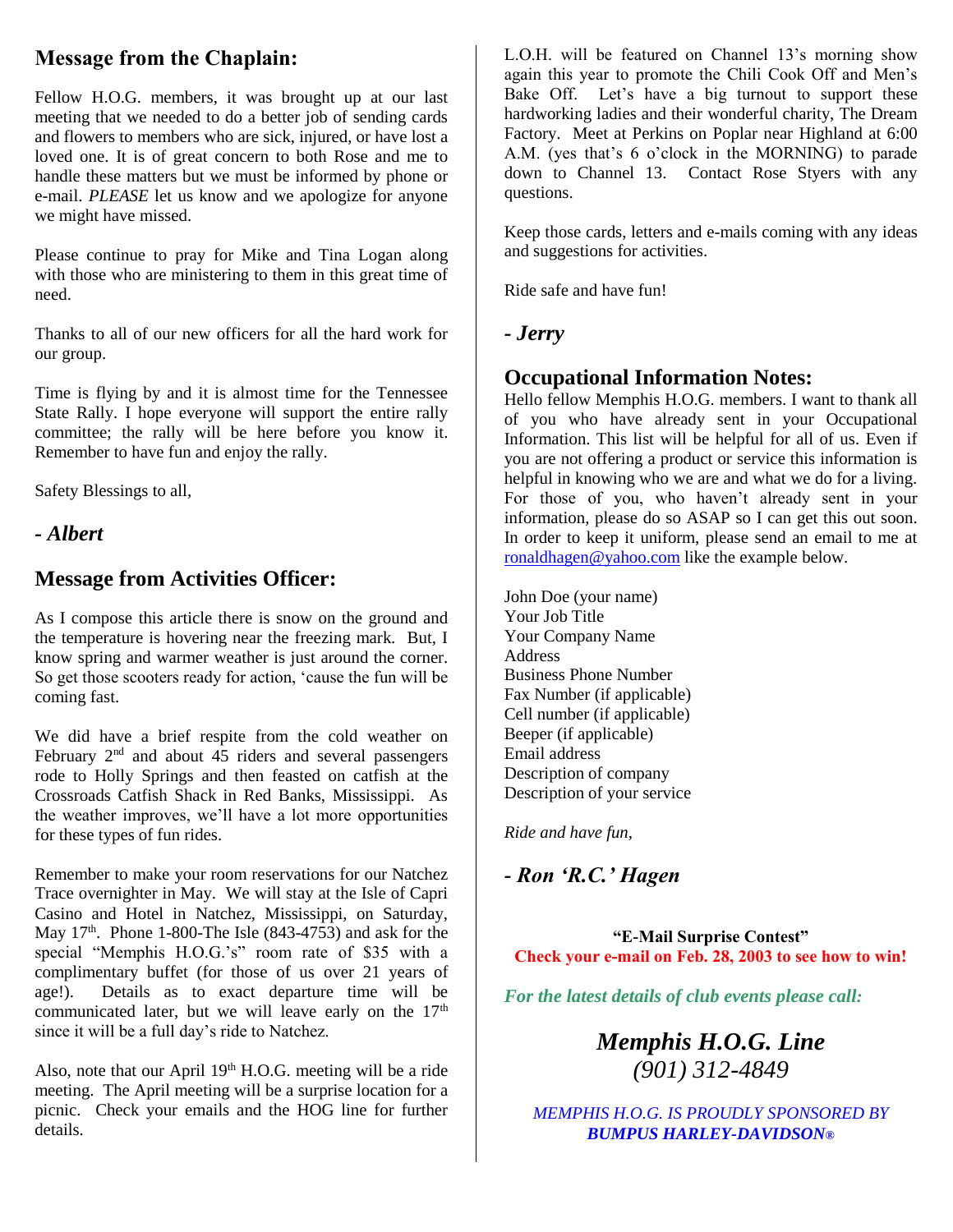

Bob Ward will be conducting a breakfast ride from the Country Kitchen in Covington on the  $1<sup>st</sup>$  Sunday of each month at 8:00 am; please contact Bob for the latest details @ [harleylee604@aol.com.](mailto:harleylee604@aol.com)

### **Message from the Secretary:**

If you have not pre-registered for the **2003 TN State HOG Rally**, *don't wait until the last minute*. I strongly *encourage* everyone to register **on-line** at [www.tnstatehogrally.com](http://www.tnstatehogrally.com/) Registering **on-line** will ensure accuracy and help the rally committee, because your information is sent to us from HOG, so we do not have to re-key it.

The **on-line** registration process is easy. **Click** on the **Registration** icon at the top of each screen; **fill in** the information; **click** the **Create Form** button (at the bottom of the page); a new screen will appear for **you to print** with your browser's print function; then **mail the form** with your check or money order to the address listed in Jackson, TN.

Remember: **Ride and Have Fun!**

### *Thanks, Lee*

### **Message from the Treasurer:**

Well, our membership rolls have been **purged**, so if one of your friends indicates they did not receive their newsletter or the latest e-mails, ask them the question, "Did you remember to renew your membership?"

Also be sure to thank **Paul Long** for not being present at last month's meeting. Our member's only drawing for March will be **\$150**.

Remember ride and have fun! **Have a Great Day!**

*- Al*

#### *MEMPHIS H.O.G. IS PROUDLY SPONSORED BY BUMPUS HARLEY-DAVIDSON®*

**Did You Know?** The club has a supply of patches and pins for sale. We have both large and small H.O.G. patches, Memphis Chapter rockers, and L.Q.H. patches. We also have a nice Memphis H.O.G $\int$  pin. The large patches sell for \$18.00, the small ones  $$8.00$  and the pin for \$11.00. All can be purchased from the parts counter at Bumpus.

### March  $1<sup>st</sup>$  Meeting Southland Greyhound Park

March  $1<sup>st</sup>$  we will be meeting at the west entrance of Southland Greyhound Park for our meeting. The meeting will begin at 6:00pm. There will also be a group leaving from Bumpus Harley Davidson at 5:00 pm. There will be free secured parking for all members at the west entrance (motorcycles can park along the curb under the canopy).

You can take I-55 / I-40 to the Ingram Boulevard exit and then turn right. You will then turn left into the Dog track and go across the parking lot to the west side of the building.



The track will provide a free program and tip sheet for each of our guests and will reserve us seating in the Finish Line restaurant. You will be able to order from the menu or eat from the buffet.

*We need a head count for those who are going to help the track be prepared for us. If you would email me if you are going and how many are coming with you by February 24th it would be very helpful. Email me @* [datunaboat@aol.com](mailto:datunaboat@aol.com)

### *- Doug Adams*

### **Message from the Safety Officer:**

This is the final part of our 3-part series. This month we are presenting five new questions and answers about

#### **"Motorcycle Braking".**

#### **11. If you "give it all you've got" on the front brake at Stage Four, won't you get front wheel lockup?**

Possibly but by using the staged braking process, by the time the tire gets to the point of locking up at Stage Four, the weight has transferred forward onto the front wheel and any tendency of the front tire to lose grip is both easily sensed and controlled, unlike a front wheel skid caused by a tire locking up when the brake is jammed on hard while weight is moving around on the bike under weight transfer.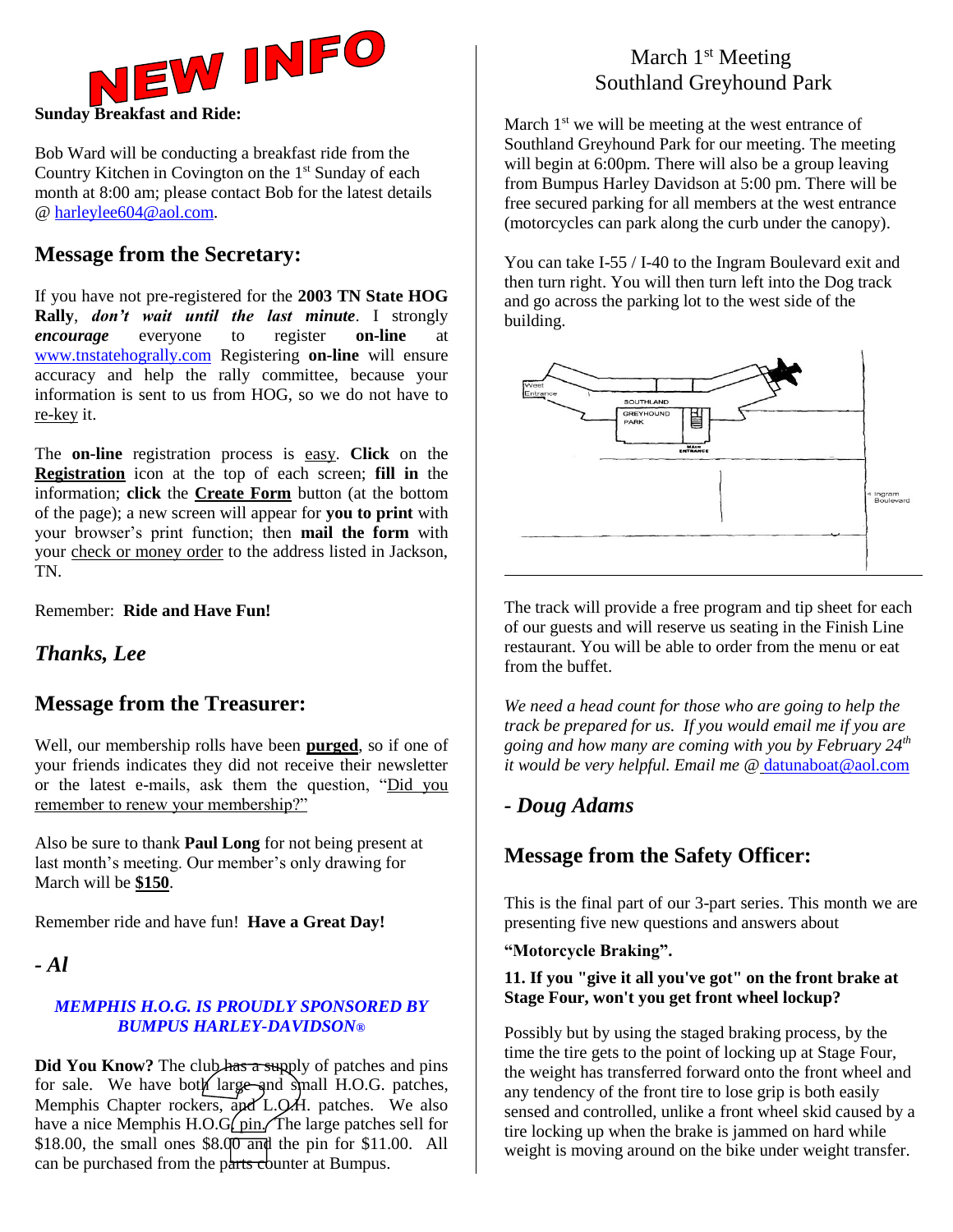With correct use of the Four Stage process, controlling a front wheel skid is simply a matter of keeping the wheel steering straight ahead as you relax pressure on the front brake to allow the wheel to revolve again and regain grip.

#### **12. What will happen if the front wheel locks and I don't relax some pressure?**

You'll fall off as the wheel will eventually tuck under and the bike (and you) will fall down.

#### **13. How good can you get at emergency braking?**

In emergency stops, expert riders are capable of controlling a front wheel skid by releasing pressure on the front brake just enough to get that wheel turning again without actually letting the brake right off. This requires considerable sensitivity on the brakes and the only way you will gain this sort of sensitivity is to practice.

At the NZMSC higher-level Mega-rider sessions, the way the instructors tell if the pupil has reached a suitable standard is whether they can hear the front tire chattering as the tire grips at the point of adhesion during emergency stops.

#### **14. Is a bald tire a liability when braking?**

A tread-less tire will quite adequately handle braking stresses on a perfect road surface. The trouble is that perfect road surfaces are more than rare - they're virtually extinct. Tire treads acts like a broom, sweeping debris, dirt, gravel and water etc off the road surface in order that the tire can grip the road.

The tread on a sensibly ridden motorcycle can comfortably handle most foreign matter on a road surface - with the possible exception of oil (especially diesel oil), thick mud, and smooth wet paint. But link a bald tire with foreign matter on the road surface and throw in braking stresses for good measure, and the crash will resound throughout the neighborhood.

#### **15. How should I brake on slippery and loose surfaces?**

Carefully, but not timidly. The secret to good braking on poor surfaces is observation. If you know what's under your wheels you can tailor your braking to the surface.

So, keep an eye on the road surface. If you cross a slippery surface under strong braking, the front wheel may lock. This is why riders who brake late and hard for orange or red lights often spill off - into the middle of the intersection. The fall occurs because the rider fails to ease the front brake as the front wheel crosses the white line that crosses the lanes at the edge of the intersection. Then the front wheel breaks loose under braking on the slippery surface, the rider

panics and freezes, and he and his bike head toward the ground.

The basic requirements for braking on a loose surface such as gravel are the same as those applying to braking on a sealed surface. The difference is that you must observe the requirements more strictly on gravel.

You must brake in plenty of time, preferably brake while upright and in a straight line (any braking while leaned over in gravel is extremely hazardous), use both brakes very progressively, carefully interpret the noise from the front and rear tire while braking to detect and counteract any wheel lock-up, know your road surface, and take particular care when braking on gradients, inclines, and heavy cambers.

We hope you are finding these questions and answers informative and interesting. Please e-mail your questions or comments to [lallen@sunrock.com](mailto:lallen@sunrock.com)

*- Larry*

#### **"E-Mail Surprise Contest"**

#### **Check your e-mail on Feb. 28, 2003 to see how to win!**

### **Message from the Editor:**

We are another month closer to the 2003 TN State H.O.G. Rally. We are looking for sponsorships to help with our rally. If you own a company or are employed by a company, (that you feel might be interested), we need your help for this years rally. We have several different sponsorship levels in which you or your company can participate. If you, or if you know someone who is interested, please contact one of our sponsorship coordinators:

Brad Lackey at [lackey@gomemphis.com](mailto:lackey@gomemphis.com) J. T. Norris at [jtn11@aol.com](mailto:jtn11@aol.com) Steve Strong at [sstrong@riviana.com](mailto:sstrong@riviana.com)

Your support is GREATLY appreciated. We are planning on this rally being the absolute best rally Tennessee has ever seen.

If you would like to see your article published in this newsletter please send to: **lhughey@midsouth.rr.com**. THANKS!

*- Les*

#### **"E-Mail Surprise Contest"**

**Check your e-mail on Feb. 28, 2003 to see how to win!**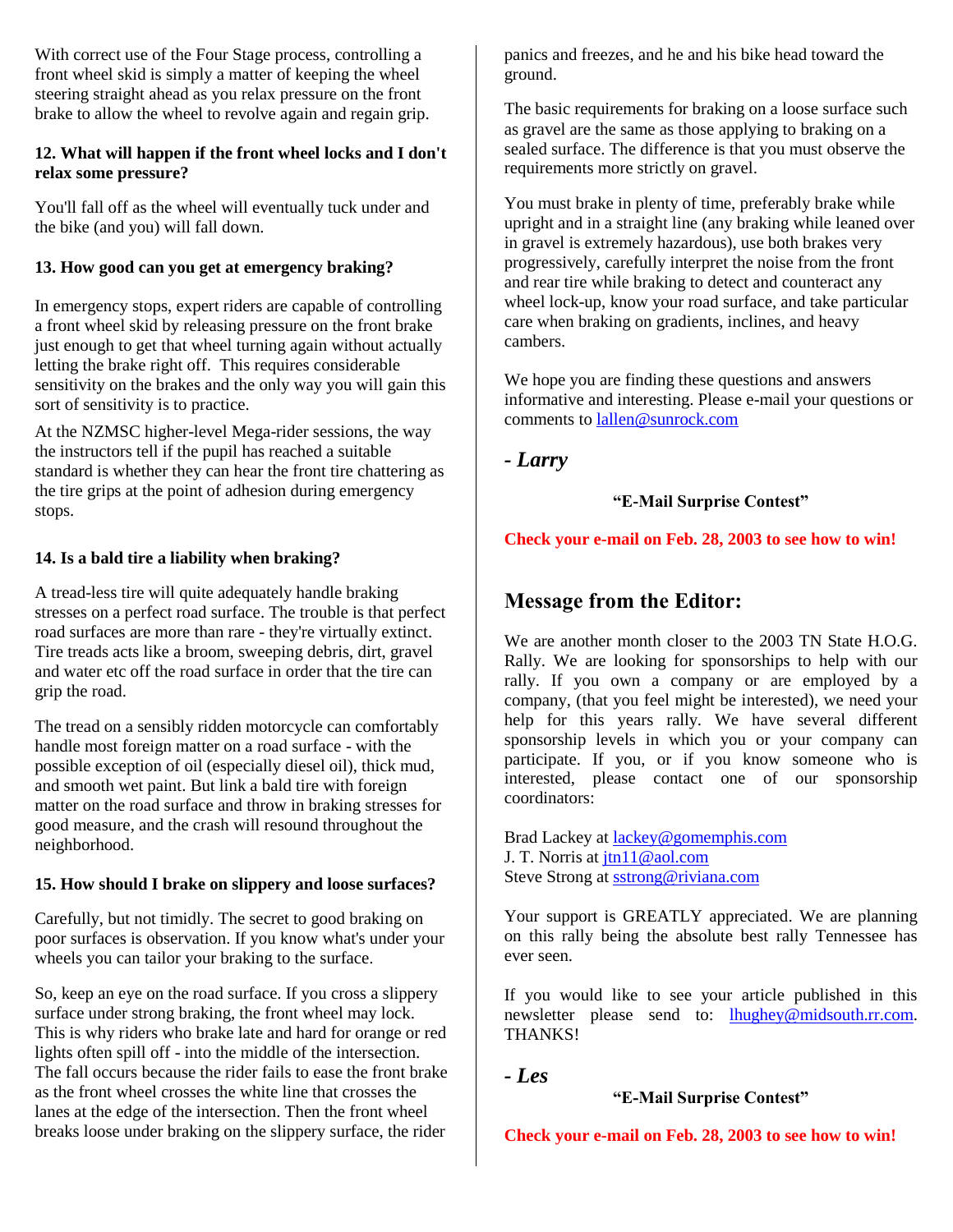*For the latest details of club events please call:*

# *Memphis H.O.G. Line* **(901) 312-4849**

### **Message a Road Captain:**

This past Sunday we took a group ride to Holly Springs, Mississippi. It was a beautiful day and everyone I talked to enjoyed it immensely. I would like to express my appreciation for the way everyone rode. This ride was not an "escorted" ride. Instead, we got ourselves organized.

There were approximately 55 riders. One of our Road Captains went over the route while another explained the "Pre-Ride Instructions". I know at this very moment some of you may be saying "I don't need to listen to all that". But, for new riders this information can be very pertinent to the safety of *all* the other riders. Before we left, we divided into three groups with two Road Captains in each group. We were able to place one Road Captain in the lead position and one road captain in the drag position of each group. There were many who said this was one of the safest and most fun rides in which they had participated.

Thanks everyone for a great and safe day!

# *- Ron "R.C." Hagen*

### *MEMPHIS H.O.G. IS PROUDLY SPONSORED BY*





### **For Sale:**

2002 Ultra Classic, Suede Green/black, 18k miles, original owner, all standard Ultra equipment. Super clean and in immaculate condition. Always garaged. Reasonably priced at \$18500. Contact Jerry Hayes at 662-895-9277.

2000 Heritage Softail, Black, 30k highway miles, always dealer maintained, new tires, and of course extra chrome. I bought a new bike and my wife says something has to go, the extra bike or me. I am the original owner and have all the history. \$16,000. Contact Robert at 901-382-7400 work, 901-755-6018 home, and 901-870-6060 cell.

2001 Softail Deuce—Lots of extras, 12,000 miles, extended warranty, Concord Purple, dealer maintained, new tires, new brakes, garage kept, original owner, *Must Sell* \$18,000. Call Les – 937-2192

**Did You Know?** The club has a supply of patches and pins for sale. We have both large and small H.O.G. patches, Memphis Chapter rockers,  $\overline{and}$  L.O.H. patches. We also have a nice Memphis H.O.G.  $\frac{1}{x}$ . The large patches sell for \$18.00, the small ones  $$8.00$  and the pin for \$11.00. All can be purchased from the parts counter at Bumpus.

### **The HOG PEN**

Newsletter Memphis Harley Owners Group 6752 Oakmoor Circle S. Bartlett, TN 38135

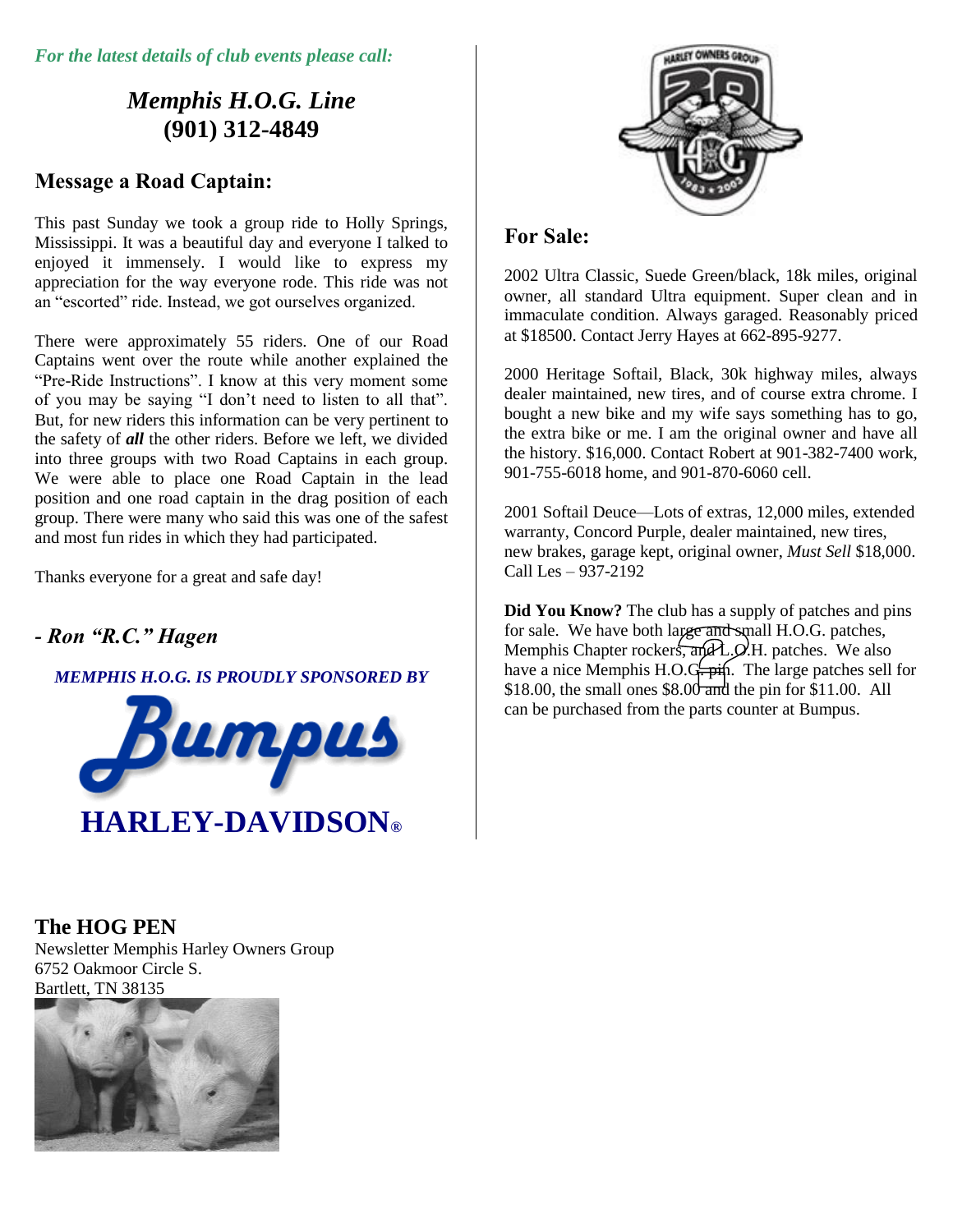### *PAID ADVERTISING*

*These Memphis H.O.G. members have paid to advertise their business in our newsletter to help offset the cost of publication. Please patronize these businesses as they assist us with our club the Memphis H.O.G.*

### *- Editor*

| Horne's Escort &<br><b>Guard Service, Inc.</b><br>WE CAN PROVIDE TN. STATE<br><b>CERTIFIED OFFICERS ON AN AS</b><br>NEEDED BASIS FOR ALL YOUR<br><b>SECURITY NEEDS</b><br><b>CONTACT: NAN GRAY</b><br>901-476-0616                                                                                                                                                                                     | <b>CREMERIUS RICE FINANCIAL ADVISORS</b><br><b>Professional Investment Management</b><br><b>Gerald L. Rice, CPA, CFP</b><br>Securities offered through:<br>5100 Poplar Avenue First Heartland Capital, Inc.<br><b>Suite 2700</b><br>Member NASD/SIPC<br>Gerald L. Rice<br>Memphis, TN 38137<br>$(901)$ 821-7505<br>Registered Representative<br>www.cremeriusrice.com  | <b>Douglas Adams</b><br>Insurance and Financial Services Agent<br>$F$ A R M E R $S$ <sup>®</sup><br>7989 Fisher Steel, Suite 2<br>Cordova, TN 38108<br>Business (901) 758-1131 Home (901) 758-3233<br>Fax (901) 758-1108<br>Registered Representative<br>Farmers Financial Solutions, LLC<br>2424 Galena Ave. Simi Valley, CA 93065<br>Phone (805) 306-3400 |
|--------------------------------------------------------------------------------------------------------------------------------------------------------------------------------------------------------------------------------------------------------------------------------------------------------------------------------------------------------------------------------------------------------|------------------------------------------------------------------------------------------------------------------------------------------------------------------------------------------------------------------------------------------------------------------------------------------------------------------------------------------------------------------------|-------------------------------------------------------------------------------------------------------------------------------------------------------------------------------------------------------------------------------------------------------------------------------------------------------------------------------------------------------------|
| "To God be the Glory"<br>Isaiah $41:10$<br>Lock Stock & Barrel<br>Furniture Appliances<br><b>ALBERT CAMPBELL</b><br>"WE BUY AND SELL"<br>$(731) 772 - 4130$<br>$(901)$ 377-7592<br><b>26 S. COURT SQUARE</b><br>MEMPHIS, TN<br><b>BROWNSVILLE, TN 38012</b><br>Customer Service is more than a promise.<br>It's a Tradition.<br><b>ALL-STATE</b> ®<br>Pest Control, Inc.<br>Since 1943<br>1220 Vermeer | $S$ idecar $C$ afé<br><b>Steaks</b> - Burgers - Pasta and more<br>Daily Specials Happy Hour $3-7$<br><b>Tuesdays &amp; Thursdays</b><br>Buy 1 entrée, get the $2nd 1/2$ price<br>(With this ad after 5pm - daily features not included)<br><b>Food Features:</b><br>Tue: Crab Legs - Thurs: Steak & Shrimp<br>Friday & Saturday Prime Rib<br><b>Live Entertainment</b> | Stock<br>Foreign<br>Hy<br>Performance<br><sub>Engines</sub><br>1337 Lucy Kelly Rd.<br>Brighton, 7N<br>$(901) 579 - 1366$<br>$(901)$ 475-4910<br>Machine Works<br>Performance                                                                                                                                                                                |
| Cordova, TN 38108<br><b>WALTER HUGHEY</b><br>901-757-9111<br>President<br>Fax 901-357-0466<br>www.allstatepest.com                                                                                                                                                                                                                                                                                     | <b>Wednesday, Saturday and Sunday</b><br><b>Nights</b> (Weather permitting)<br>Children's Menu Available - Now OPEN on Monday<br>2194 Whitten Rd.<br>(2 blocks North of I-40)<br>For music info call 388-0285                                                                                                                                                          |                                                                                                                                                                                                                                                                                                                                                             |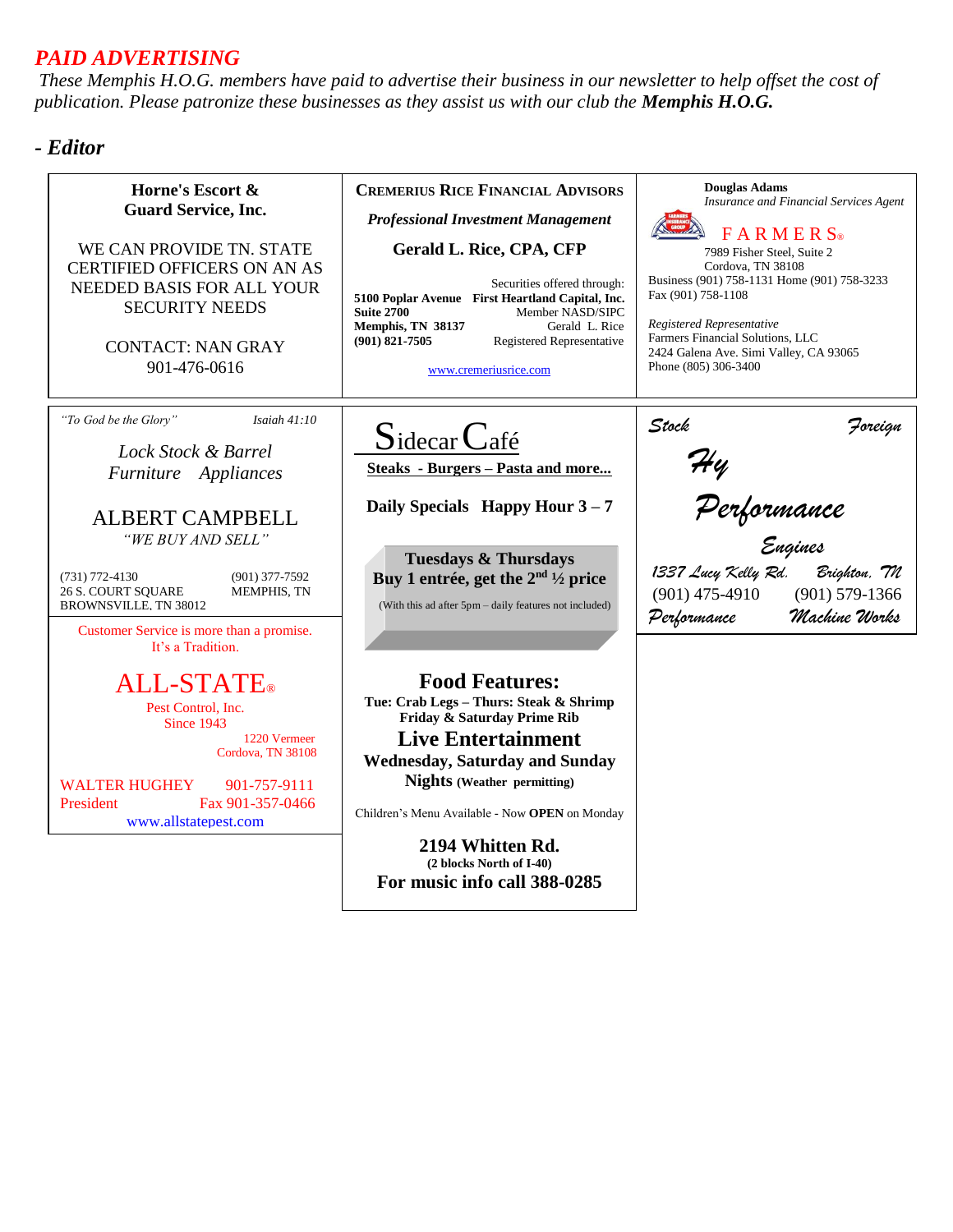| <b>March 2003</b>                                                     |                                                          |         |           |                                                                |                                                                            |                                                                                |
|-----------------------------------------------------------------------|----------------------------------------------------------|---------|-----------|----------------------------------------------------------------|----------------------------------------------------------------------------|--------------------------------------------------------------------------------|
| <b>Sunday</b>                                                         | <b>Monday</b>                                            | Tuesday | Wednesday | <b>Thursday</b>                                                | <b>Friday</b>                                                              | <b>Saturday</b>                                                                |
|                                                                       |                                                          |         |           |                                                                |                                                                            | 1 (C)<br>HOG Club meeting-<br>Southland Greyhound<br>Park                      |
| 2(N)<br>Bob Ward's breakfast<br>ride- Country Kitchen in<br>Covington | 3(M)<br>HOG officers<br>Meeting - Allenberg<br>Cotton Co | 4       | 5         | $\,6$                                                          | $\overline{7}$                                                             | 8                                                                              |
| 9                                                                     | 10                                                       | 11      | 12        | 13                                                             | 14(N)<br>Mid-South Motorcycle<br>Show - Agri-Center<br>thru3/16/03         | 15(N)<br>River Kings night -<br>Desoto<br><b>County Civic</b><br>Center        |
| 16 (C) LOH<br>Meeting at Rose<br>Styer's home                         | 17                                                       | 18      | 19        | 20                                                             | 21                                                                         | 22(N)<br>Spring Thaw Bike<br>Show & Swap Meet<br>Smyrna, TN                    |
| 23                                                                    | 24                                                       | 25      | 26        | 27 (M)<br>LA State HOG Rally<br>Shreveport, La<br>Thru 3/29/03 | 28 (C) LOH parade to<br>Ch13<br>Meet at Perkins on<br>Poplar near Highland | 29 (O) LOH Chili<br>Cook-off.<br>(N) Flat track races $-$<br>Paul Battle Arena |
| 30 (N) Wild Pigs<br>Poker Run                                         | 31                                                       |         |           |                                                                | at 6 AM                                                                    | Tunica, MS                                                                     |

Event disclaimer legend: (C) Closed Event –chapter members and one guest per member (O) Open event – chapter members, National HOG members and other guests as permitted by host (M) H.O.G. Member Event – National H.O.G. members only (N) Non-HOG Event – open to anyone